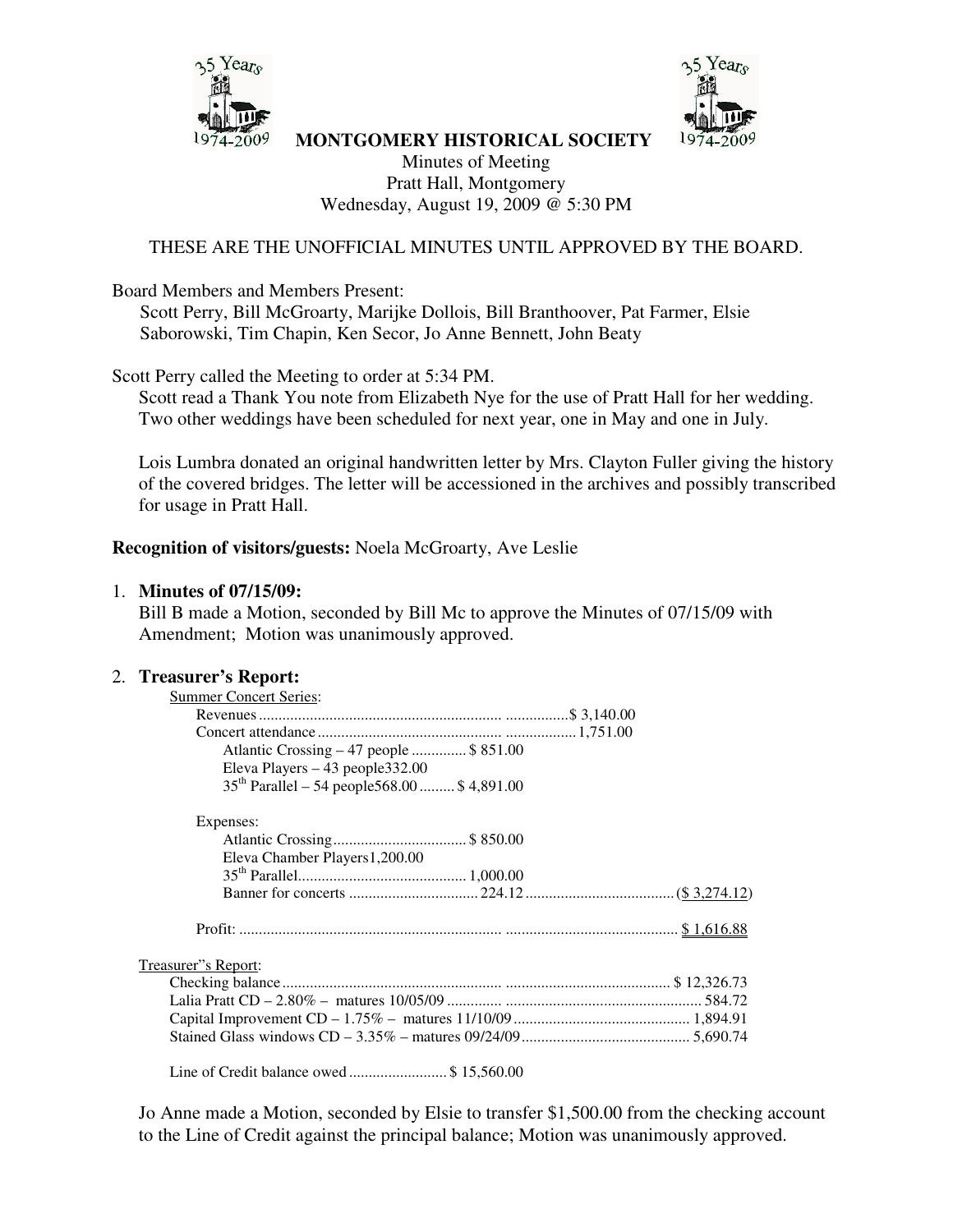Pat made a Motion, seconded by Ken to transfer \$500.00 earned by the TD Bank Affinity Program (56 members) to the Line of Credit against the principal balance; Motion was unanimously approved.

### 3. **Membership Update:**

Marijke reported that 198 memberships had been received for a total of \$9,560.00; this includes 16 new members, 5 honorary members and 20 business partners.

### 4. **Old Business:**

A. Dates to remember:

Aug. 21 – Art Show Member Appreciation Reception Aug. 22 – Art Show/CBGC HarvestFest

B. Art Show update – see above

Noela reported that 22 artists had signed up for a total income of \$440.00; expenses were \$193.51 plus \$250.00 for the wine; tickets will be sold on both days for a raffle of a Michael Domina painting with half-price painting class.

## C. Insurance Review Discussion

The agent of Hull Insurance will meet with the Board at the next meeting in September. The purpose of the discussion is to pin down a scenario short of a catastrophe e.g

- a car hits the building, does structural damage
- a stone is thrown at the building and does damage to the stained glass windows
- a small fire

The insurance should not cover replacement cost; in case of a major catastrophe (e.g. large fire), Pratt Hall would not be rebuild, the windows are irreplaceable and the archives would most likely be destroyed beyond salvation.

Ken asked if other insurance companies had been contacted and if it would be possible to bring the underwriter to the meeting. Sue and Scott have been in touch with other insurance companies and also with the Vermont Historical Society and Gallery and Museum Alliance – they were informed that most historical societies of our size selfinsure; archival and stained glass window insurance would make the rate prohibitive.

# D. Pratt Hall

- 1. Recent repairs and additional work Scott acknowledged and thanked Bill, Pat, Tim and Ken for the excellent job they did in replacing the stairs to the basement – it is a great improvement.
- 2. Draft letter to Bill Hays, Trustee of the Eastman Foundation for entry work Scott presented a draft letter asking for a \$15,000.00 grant to repair the floor and foundation in the entry way. The Board approved the letter and request and directed Scott to present the letter to Bill Hays during his visit this month to Montgomery. If we do not receive the full amount we may have to finance some of the cost.
- E. Things to keep on the radar scope No action taken
	- $\triangleright$  Butler Decorative Cloth Bill B
	- Old Maps Project Scott
	- $\triangleright$  Archives, accessioning, moving and storage Scott/Parma
	- $\triangleright$  Stage project Scott/Pat
	- $\triangleright$  Grant writing Scott
	- $\triangleright$  Edlers Night III Jo Anne